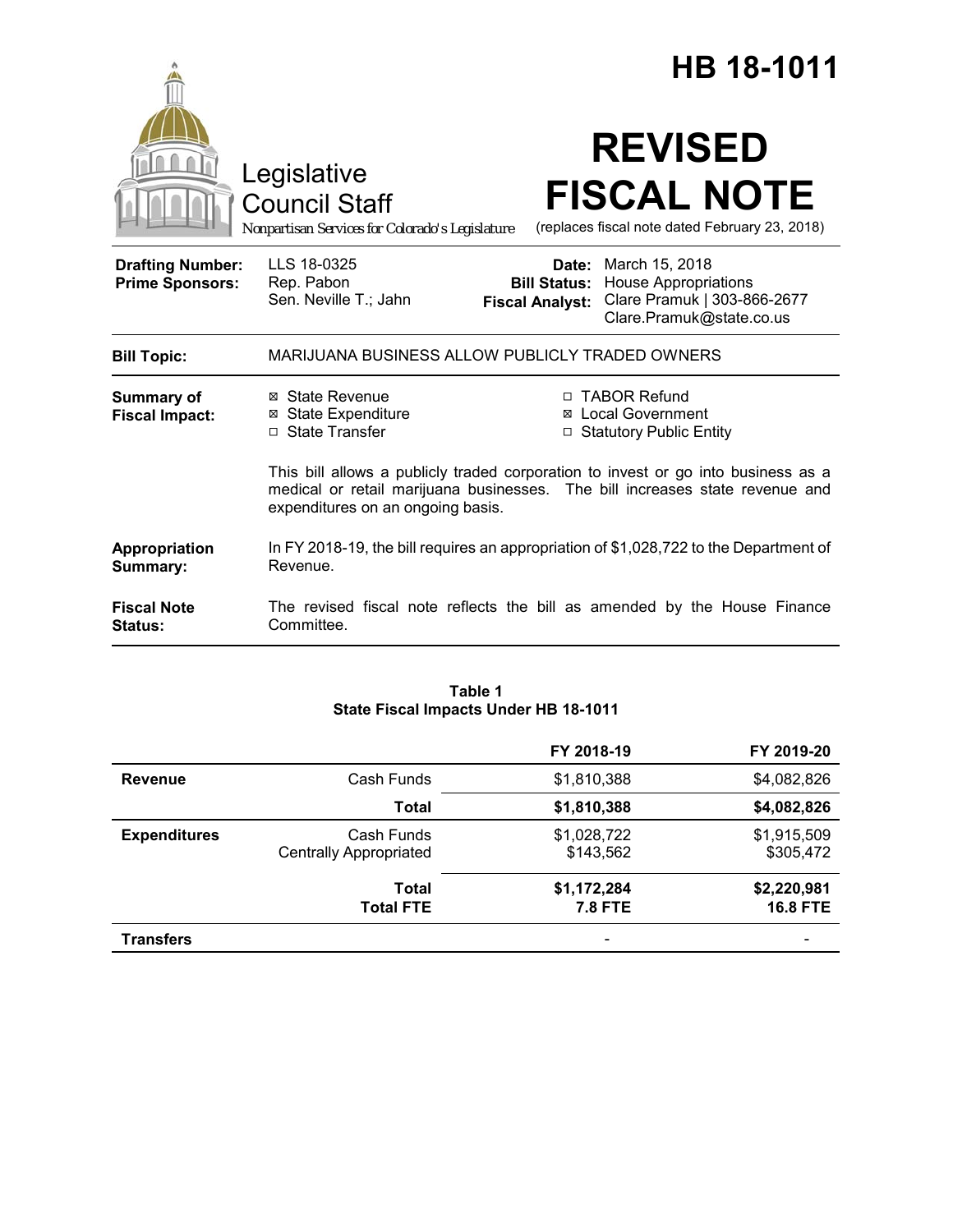## **Summary of Legislation**

This bill modifies the statutory ownership and investment definitions for medical and retail marijuana licensees, removes the limit of 15 out-of-state owners, and allows a publicly traded corporation to invest in a marijuana business or become a marijuana business. The bill creates two new ownership licenses and a new investment type.

**Controlling beneficial owner** means a person (individual, partnership, association, joint-stock company, corporation, limited liability company, or any other unincorporated organization that is not a governmental association) that is the beneficial owner of 5 percent or more of the securities of a marijuana business; is an affiliate; or is otherwise in a position to exercise control of the marijuana business. A person intending to apply to become a controlling beneficial owner must receive a finding of suitability or an exemption from the Marijuana Enforcement Division (MED) in the Department of Revenue prior to submitting a marijuana business application. The person must disclose: all of its beneficial owners of 5 percent or more; all of its officers, directors and affiliates; and all officers, directors, and beneficial owners of more than 5 percent of any of its affiliates. The MED will determine which individual controlling beneficial owners and affiliates of each controlling beneficial owner are required to obtain a finding of suitability and a fingerprint-based criminal history record check.

**Passive beneficial owner** means a person that is not an affiliate of a marijuana business, does not exercise control, and owns less than 5 percent of the securities of a marijuana business. This ownership type requires a finding of suitability, a fingerprint-based criminal history record check, and a license from the MED.

**Indirect financial interest holder** means a person that is not an affiliate or in a position to exercise control over the marijuana business, and that holds a commercially reasonable royalty interest; holds a permitted economic interest issued prior to January 1, 2019, that has not been converted to an ownership interest; or is a contract counterparty that has a direct nexus to the business. This ownership type does not require a finding of suitability and does not require a license from the MED.

**Publicly traded corporation.** The bill has specific requirements for publicly traded corporations that are marijuana businesses or controlling beneficial owners. Publicly traded corporations must have a class of securities that constitute "covered securities" under the federal Securities Act of 1933, or are qualified and listed for trading on the OTCQX tier or OTCQB tier of the OTC markets and required to file reports or voluntarily file reports with the federal Securities and Exchange Commission as if the listed securities constituted "covered securities". Alternately, a publicly traded corporation can be a foreign private issuer, traded on a designated offshore securities market, or identified by rule by the MED as a publicly traded corporation.

Publicly traded corporations are required to report to the MED on any change in directors or officers; provide notice when a filing is made with a securities exchange; disclose a complete list of all beneficial owners upon request of the MED; notify the MED and provide a copy of a comment letter or exchange notice from a securities exchange; and notify the MED of an offering of securities. A publicly traded corporation is required to provide a deposit to cover the direct and indirect costs of any investigation necessary to evaluate the finding of suitability. A publicly traded corporation that is a marijuana business or a controlling beneficial owner of 50 percent or more of the securities of a marijuana business is required to include language in its bylaws specified in the bill regarding securities.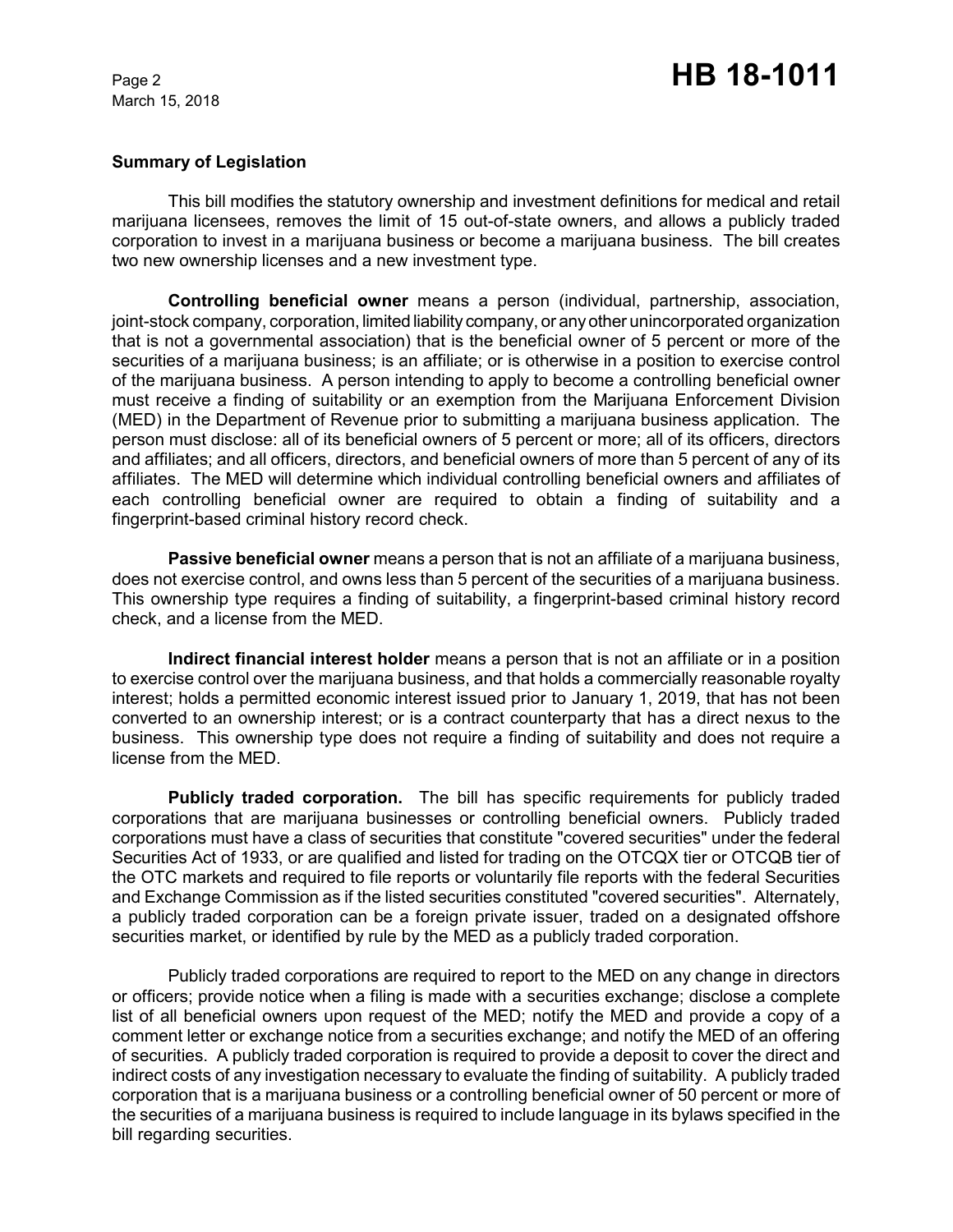**Rulemaking.** The MED has rulemaking authority over ownership and financial interest requirements including parameters of, qualifications of, disclosure of, requirements for, and suitability of controlling beneficial owners; passive beneficial owners; indirect financial interest holders; and publicly traded corporations.

## **Background**

As of January 1, 2018, there are 1,534 licensed medical marijuana businesses, 1,539 licensed retail marijuana establishments, 11,660 key occupational licenses, and 1,616 direct beneficial interest owners in Colorado. Each license must be renewed annually. The MED conducted 1,260 investigations on new applicants in 2017. The MED is required by the Colorado Constitution to take action on a retail license within 90 days of application.

## **Assumptions**

This fiscal note assumes a 25 percent increase (315) in investigations over 2017 levels in FY 2018-19 and a 50 percent increase (630) in FY 2019-20.

#### **State Revenue**

This bill will increase state cash fund revenue by \$1,810,388 in FY 2018-19 and \$4,082,826 in FY 2019-20 to the Marijuana Cash Fund in DOR. The three sources of revenue under the bill are described below.

**Fee impact on marijuana business investors.** Colorado law requires legislative service agency review of measures which create or increase any fee collected by a state agency. Table 2 below identifies the fee impact of this bill. These fee amounts reflect current fees charged by the MED. Note these fee amounts may change during annual fee setting based on actual workload and projected applicants; this estimate is for illustration purposes only.

| <b>Fiscal Year</b> | Type of Fee                             | Fee     | <b>Number</b><br><b>Affected</b> | Total Fee<br>Impact |
|--------------------|-----------------------------------------|---------|----------------------------------|---------------------|
|                    | <b>Beneficial Owner Pre-suitability</b> | \$5,000 | 315                              | \$1,575,000         |
|                    | Marijuana Store License                 | \$4,500 | 0                                | 0                   |
| FY 2018-19         | Change of Ownership                     | \$1,600 | 0                                | 0                   |
|                    | Due Diligence Investigations            |         |                                  | \$220,788           |
|                    | <b>Criminal Background Checks</b>       | \$46.35 | 315                              | \$14,600            |
|                    |                                         |         | <b>FY 2018-19 Total</b>          | \$1,810,388         |

## **Table 2 Fee Impact on Marijuana Business Investors**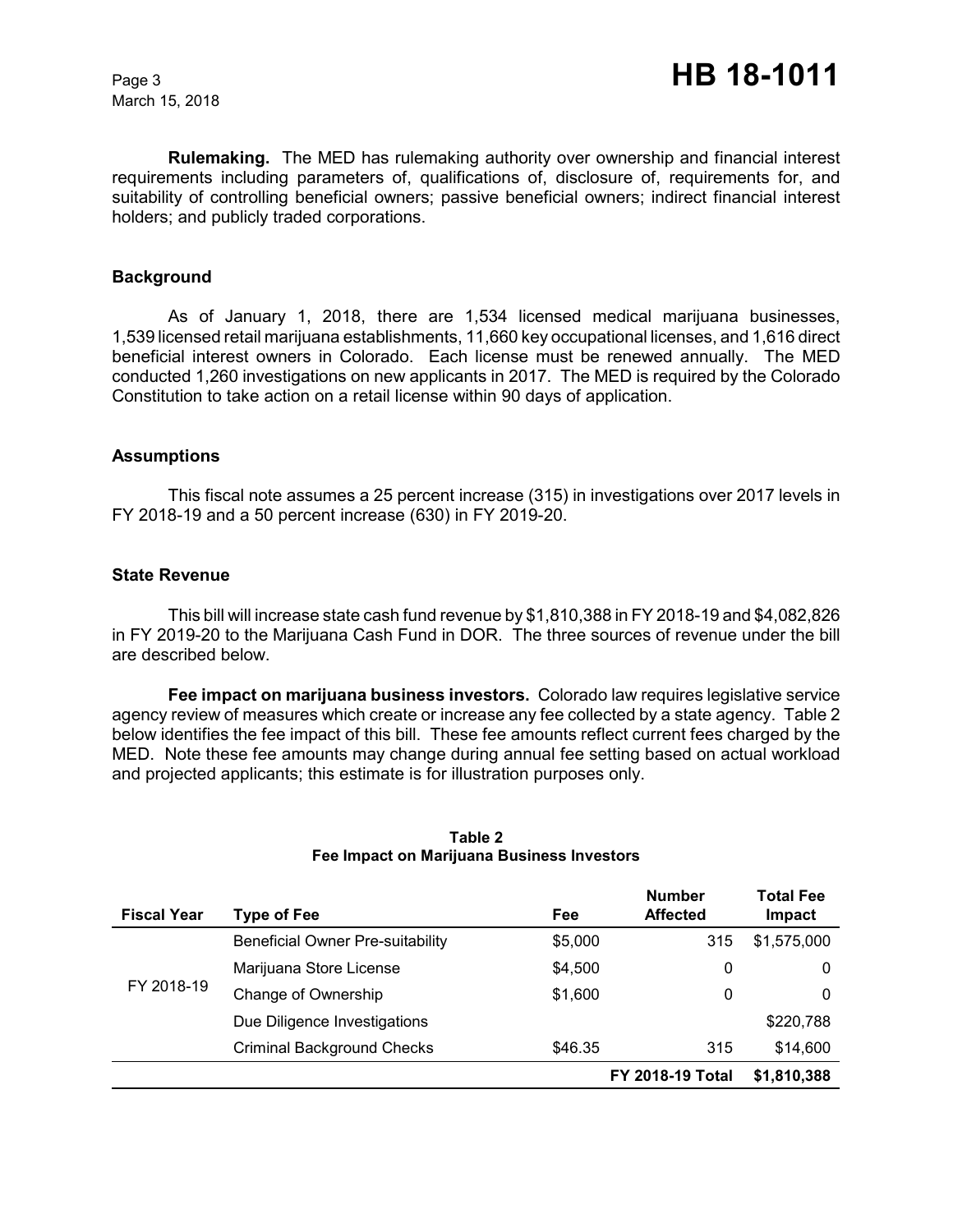**Table 2 Fee Impact on Marijuana Business Investors (Cont.)**

| <b>Fiscal Year</b> | Type of Fee                       | Fee     | <b>Number</b><br><b>Affected</b> | <b>Total Fee</b><br><b>Impact</b> |
|--------------------|-----------------------------------|---------|----------------------------------|-----------------------------------|
|                    | Beneficial Owner Pre-suitability  | \$5,000 | 630                              | \$3,150,000                       |
|                    | Marijuana Store License           | \$4,500 | 15                               | \$67,500                          |
| FY 2019-20         | Change of Ownership               | \$1,600 | 300                              | \$480,000                         |
|                    | Due Diligence Investigations      |         |                                  | \$356,125                         |
|                    | <b>Criminal Background Checks</b> | \$46.35 | 630                              | \$29,201                          |
|                    |                                   |         | <b>FY 2019-20 Total</b>          | \$4,082,826                       |

**Due diligence investigations.** The MED will charge applicants for the direct costs of conducting due diligence investigations into the suitability of businesses and individuals. The revenue from applicants will offset the cost of the investigations; this includes an hourly rate for investigator time. The number of hours required will depend on the complexity of an application. The fiscal note estimates these fees will total \$220,788, in FY 2018-19 and \$356,125 in FY 2019-20.

**Fingerprint-based criminal background checks.** This bill will increase state cash fund revenue by \$14,600 in FY 2018-19 and \$29,201 in FY 2019-20 collected by the MED and reappropriated to the Colorado Bureau of Investigation (CBI) in the Department of Public Safety (DPS) for fingerprint-based criminal background checks. Revenue increases are based on a fee of \$46.35 per applicant for fingerprinting and name check. Of this amount, \$36.35 is retained by the CBI and \$10.00 is passed through to the Federal Bureau of Investigation (FBI).

# **TABOR Refund**

The bill increases state revenue subject to TABOR by \$1,810,388 in FY 2018-19 and \$4,082,826 in FY 2019-20. State revenue is not currently expected to exceed the TABOR limit in either year and no refund is required. However, refunds in future years when the state next collects a TABOR surplus will be increased.

# **State Expenditures**

This bill increases expenditures by \$1,172,284 and 7.8 FTE in FY 2018-19 and \$2,220,981 and 16.3 FTE in FY 2019-20 from the Marijuana Cash Fund. These expenditures are shown in Table 3 and explained below.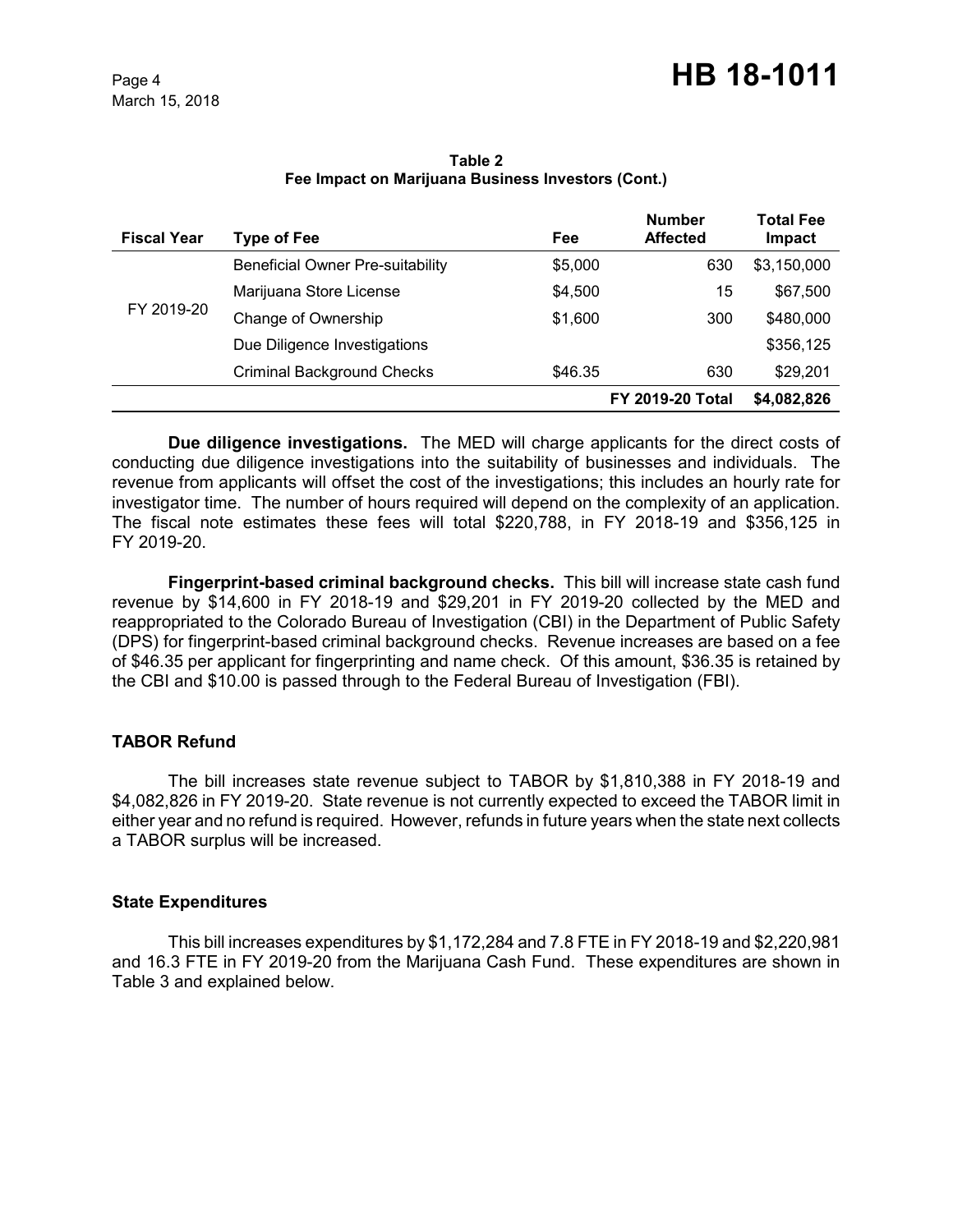# Page 5 **HB 18-1011**

**Table 3 Expenditures Under HB 18-1011**

|                                                    | FY 2018-19  | FY 2019-20      |
|----------------------------------------------------|-------------|-----------------|
| <b>Department of Revenue</b>                       |             |                 |
| <b>Personal Services</b>                           | \$562,544   | \$1,181,791     |
| <b>Operating Expenses and Capital Outlay Costs</b> | \$39,571    | \$37,765        |
| <b>Legal Services</b>                              | \$144,922   | \$241,358       |
| Due Diligence Investigations                       | \$220,788   | \$356,125       |
| CBI/FBI Pass Through Background Checks             | \$14,600    | \$29,201        |
| Law Enforcement Equipment                          | \$5,777     | \$12,541        |
| Vehicles and Mileage                               | \$40,520    | \$56,728        |
| Centrally Appropriated Costs*                      | \$143,562   | \$305,472       |
| FTE - Personal Services                            | 7.0 FTE     | 15.0 FTE        |
| FTE - Legal Services                               | $0.8$ FTE   | $1.3$ FTE       |
| <b>Total Cost</b>                                  | \$1,172,284 | \$2,220,981     |
| Total FTE                                          | 7.8 FTE     | <b>16.3 FTE</b> |

 *\* Centrally appropriated costs are not included in the bill's appropriation.*

**Personal services.** The MED will add the following staff to its Background Investigation Unit (BIU) to implement this bill:

- 1.0 FTE Policy Advisor IV;
- 5.0 FTE Financial Credit Examiner II;
- 1.0 FTE Financial Credit Examiner III;
- 1.0 FTE Financial Credit Examiner IV;
- 3.0 FTE Compliance Investigator II;
- 3.0 FTE Criminal Investigator II; and
- 1.0 FTE Legal Assistant. 15.0 FTE

The MED staff will address a significant increase in the number and complexity of applications and a wider array of applicant types. They will be responsible for conducting pre-suitability analyses. Applicants found suitable will require staff to conduct the intake, background investigation, and processing of business applications; change of ownership; and renewal applications. MED staff may travel nationwide and internationally for verification of assets and investigative oversight. Staff will prepare and report investigative findings for approved and denied applications. Salaries are estimated above the minimum level to enable the MED to hire more experienced staff. As discussed in the assumptions section, staff hiring will ramp up in line with the expected increase in applications.

**Operating expenses and capital outlay costs.** The fiscal note includes expenses for 15.0 FTE for office furniture, telephones, computers, and supplies, which represents the number of new FTE when all staff are hired.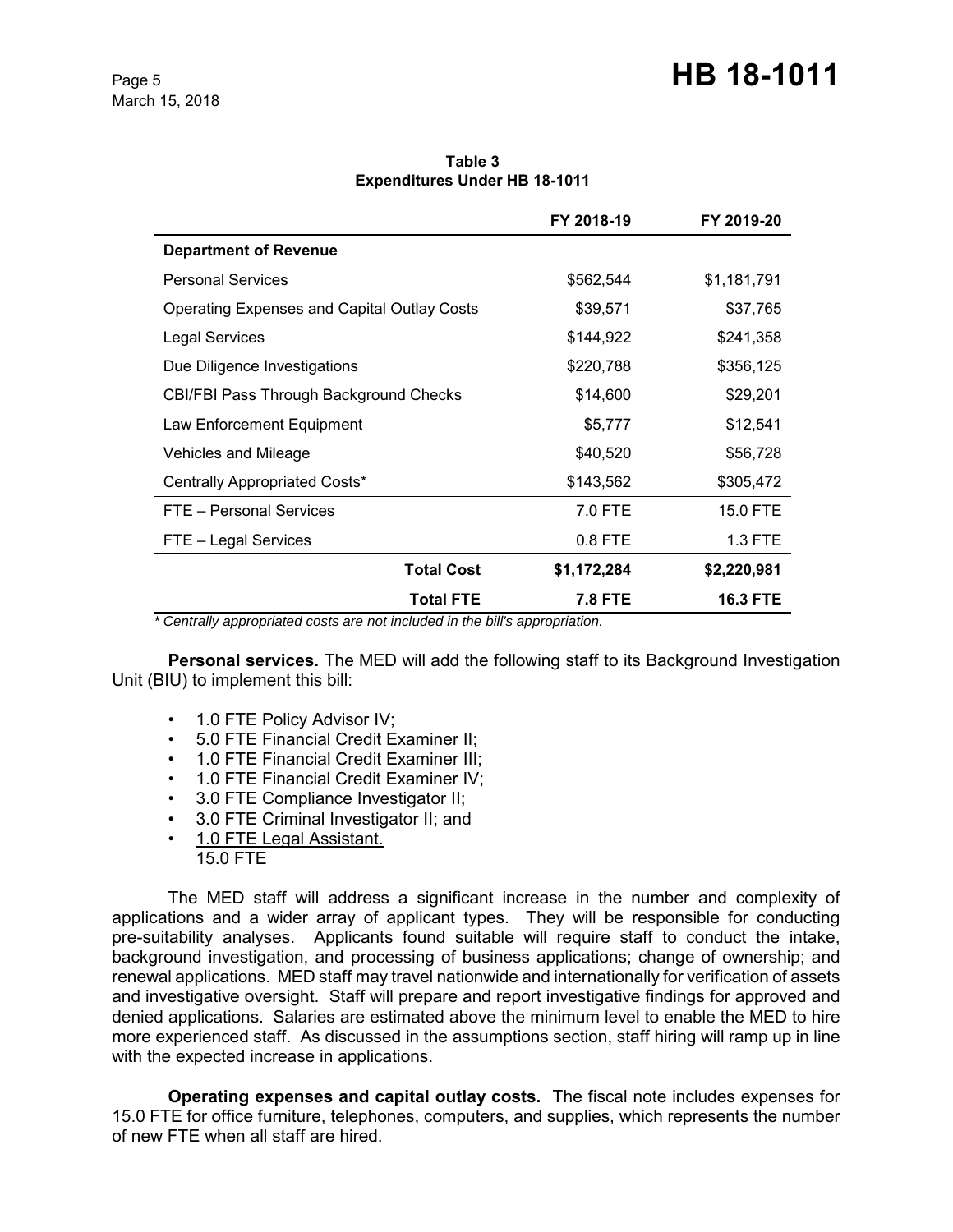**Legal services.**The MED is expected to require 1,360 hours of legal services in FY 2018-19 and 2,265 hours in FY 2019-20 at a rate of \$106.56 per hour. In FY 2018-19, the Department of Law will provide general counsel, and rulemaking support. In FY 2019-20, the department will provide regulatory representation for disputed denials of licensure as well as compliance actions against licensees.

**Law enforcement equipment**. The three criminal investigators employed by the MED are law enforcement officers who require badges, guns, radios, at a one-time cost of \$4,790 per person, and ammunition, fees, and contracts at an annual cost of \$987 per person.

**Vehicles and mileage.**The MED requires seven vehicles for staff working in the field. These costs are prorated for FY 2018-19 and will be ongoing. The Department of Personnel and Administration, which will administer the vehicle leases, will be reappropriated \$3,204 per vehicle per year. The remainder of the costs are for mileage at a rate of \$.49 per mile.

**Due diligence investigations.** As noted in the State Revenue section, the MED will charge applicants for the direct costs of conducting due diligence investigations into the suitability of businesses and individuals. The applicants will be charged an hourly investigation rate, to be set by the MED, and actual investigation expenses, which will include travel costs.

**CBI/FBI pass-through background checks.** These costs are for the CBI in the DPS to conduct background checks and to pass-through funds to the federal government for the FBI portion of the background checks. This covers the costs of conducting additional background checks, including fingerprint examiner and data specialist time, postage, and per-print software and equipment costs, as well as the pass through costs of the FBI component of the background check. These costs are based on an estimated 315 checks in FY 2018-19, and 630 checks in FY 2019-20.

**Centrally appropriated costs.** Pursuant to a Joint Budget Committee policy, certain costs associated with this bill are addressed through the annual budget process and centrally appropriated in the Long Bill or supplemental appropriations bills, rather than in this bill. These costs, which include employee insurance, supplemental employee retirement payments, and leased space, are estimated to be \$143,562 in FY 2018-19 and \$305,472 in FY 2019-20.

## **Local Government Impact**

Local governments that regulate marijuana businesses will have an increase in revenue and expenditures to process new applications. This amount will depend on a variety of factors and has not been estimated for this fiscal note.

## **Effective Date**

The bill takes effect upon signature of the Governor, or upon becoming law without his signature.